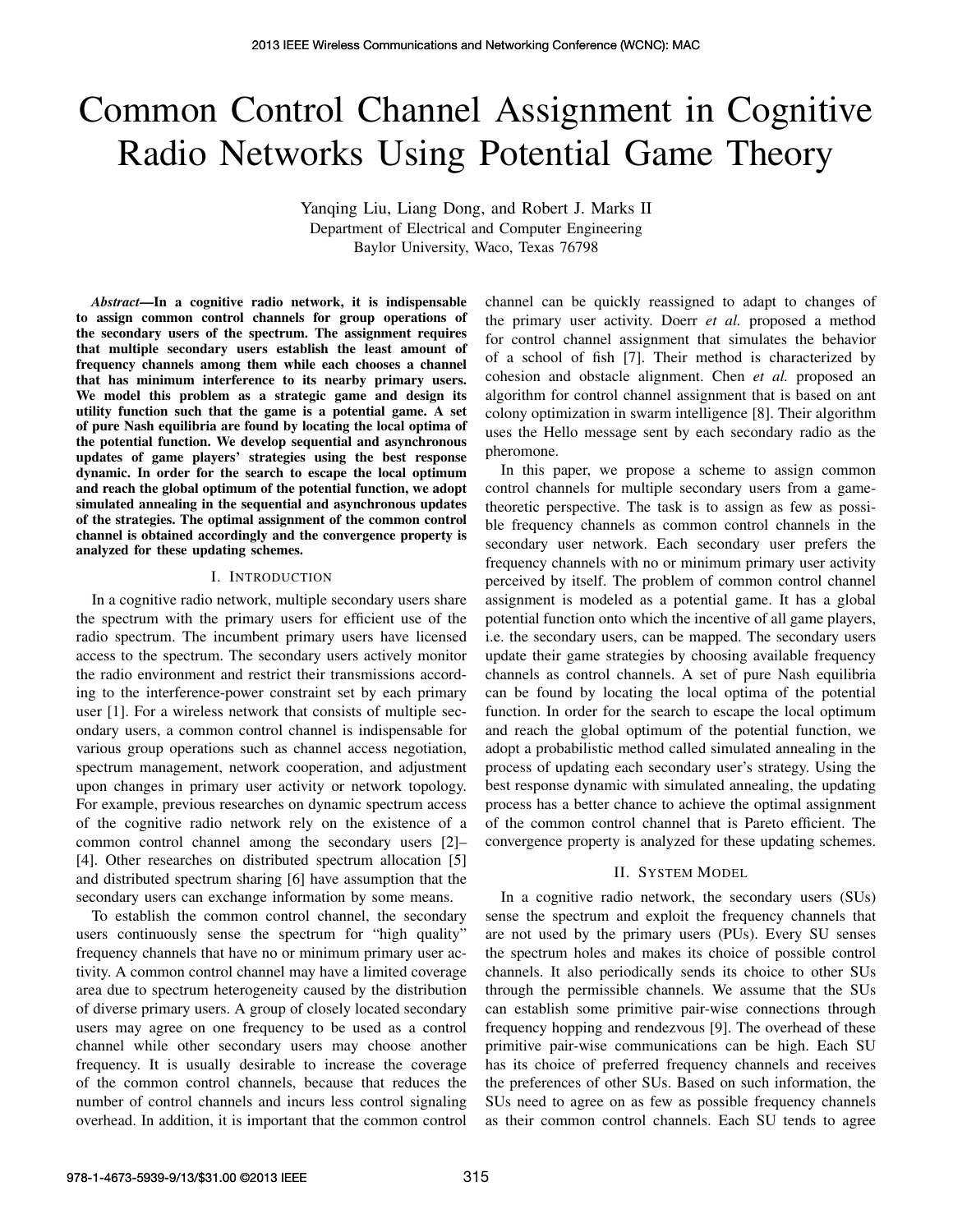on the frequency channel commonly available to the largest number of its neighbors. Due to spectrum heterogeneity caused by the distribution of diverse PUs, geographic clusters of SUs may form. The SUs within a cluster use one frequency channel as the common control channel. The communication between the SUs of two different clusters that use two different common control channels can be achieved through a gateway SU. However, more gateways generate more communication overhead within the network.

We consider  $N$  SUs sharing the spectrum with the incumbent PUs in a cognitive radio network. Suppose that the shared spectrum can be divided into L frequency channels. Let L denotes the set of all the channels,  $\mathcal{L} = \{1, 2, \ldots, L\}$ . Each SU can monitor the PU activity and sense the channel usage in its vicinity. The ith SU assigns a value of channel quality to each of the L frequency channels, that is  $q_i(l)$  with  $i \in \mathcal{N} = \{1, 2, ..., N\}$  and  $l \in \mathcal{L}$ . The channel quality is a metric that indicates the interference-power constraint imposed by the PUs. With a higher channel quality, the interference constraint is less tight such that the channel is more available for secondary user transmission. Each SU prefers the frequency channels with better quality as the control channel. In this paper, we assume that the distributions of the channel qualities are similar in geographic proximity, but the distributions differ more with farther distance between two locations. In our future work, we will take into account the communication channel quality of two SUs as whether they are in close proximity or far apart. It should be noted that, when two distant SUs sense a same frequency channel with good quality, they may not be able to use that channel as the common control channel because a direct link between them is difficult to establish.

The problem of common control channel assignment can be modeled as a strategic game

$$
\mathfrak{O}: \langle \mathcal{N}, \{S_i\}, \{u_i\} \rangle \tag{1}
$$

- $N$  is the finite set of N SUs as the N game players. Player i is the ith SU,  $i \in \mathcal{N}$ .
- $S_i$   $(i \in \mathcal{N})$  is the set of strategy available to player *i*. It is the available frequency channels that the ith SU can choose as the control channel. The overall strategy set of all the players, i.e. the strategy space of the game, is  $S = \times_{i \in \mathcal{N}} S_i$ .
- $u_i : S \to \mathbb{R}$   $(i \in \mathcal{N})$  is the utility function of player i. For every strategy combination  $\{s_1, \ldots, s_N\} \in S$ , with  $s_i \in S_i$   $(i \in \mathcal{N})$ ,  $u_i(s_1, \ldots, s_N) \in \mathbb{R}$  is the utility of the ith SU.

Given a strategy combination  $S = \{s_1, s_2, \ldots, s_N\} \in \mathcal{S}, s_i$ is the strategy chosen by player i,  $i \in \mathcal{N}$ . Let  $s_{-i}$  denote the combination of strategies of the other  $(N - 1)$  players. The strategy of player  $i$ , i.e. the *i*th SU, is to choose a frequency channel for use as the common control channel with other SUs. That is,  $s_i := l, l \in \mathcal{L}$ . Let  $s_i^*$  denote the best strategy player i can respond to the strategy combination  $s_{-i}$  of other players, such that the utility  $u_i(s_i^*, s_{-i})$  is maximized for a given  $s_{-i}$ . A pure Nash equilibrium is reached at the strategy combination  $S^* = \{s_1^*, s_2^*, \dots, s_N^*\}$  such that no player can have any gain in its utility by changing its strategy unilaterally [10].

# III. COMMON CONTROL CHANNEL ASSIGNMENT USING POTENTIAL GAME THEORY

### *A. Utility Function Design*

A player's utility is determined by its own strategy as well as other players' strategies. Suppose that, before the common control channel is established, the ith SU can be informed of other SUs' strategies through pair-wise communications using frequency hopping and rendezvous. The utility function of the ith SU is given by

$$
u_i(s_i, s_{-i}) = \lambda \sum_{j=1, j \neq i}^{N} I(s_i = s_j) + \mu (1 - \lambda) q_i(s_i)
$$
 (2)

where  $I\{\cdot\}$  is the indicator function that equals to 1 when  $(s<sub>i</sub> = s<sub>i</sub>)$  is true and 0 otherwise. The utility function contains two criteria. The first criterion reflects the common interest of multiple players. That is, each SU intends to use a channel that is most commonly available to other SUs as the control channel. The second criterion reflects the selfish concern of each player. That is, each SU wants to use a channel that has the best quality (perceived by this particular SU) as the common control channel. The trade-off parameter  $\lambda \in [0, 1]$ determines the relative weights of the two criteria in the utility function. The normalization factor  $\mu$  is to ensure that the two utility criteria are approximately equally weighted when  $\lambda =$ 0.5. We have

$$
\mu = \frac{\mathcal{E}\left[\sum_{j=1,j\neq i}^{N} \mathcal{I}(s_i = s_j)\right]}{\mathcal{E}[q_i(s_i)]}.
$$
\n(3)

## *B. Potential Game*

According to the definition of the utility of each player in (2), the incentive of player  $i$  of changing its strategy from  $s_i = k$  to  $s_i = l$   $(k, l \in \mathcal{L})$  is given by

$$
u_i(l, s_{-i}) - u_i(k, s_{-i}) = \lambda \sum_{j=1, j \neq i}^{N} (\mathbf{I}(s_j = l) - \mathbf{I}(s_j = k)) + \mu (1 - \lambda)(q_i(l) - q_i(k)).
$$
 (4)

We definite a global utility function called the potential function of Game  $\partial$  as

$$
\Phi(S) = \lambda \sum_{i \in \mathcal{N}} \sum_{j=1}^{i-1} I(s_i = s_j) + \mu(1 - \lambda) \sum_{i \in \mathcal{N}} q_i(s_i)
$$
 (5)

where S is the strategy combination,  $S = \{s_1, s_2, \ldots, s_N\}.$ The potential function  $\Phi(S)$  contains two criteria. The first criterion reflects the collective benefit of the SU network. The second criterion reflects the sum of individual SU benefits. The value of the indicator that relates the strategies of any two players is counted only once in the sum in the first criterion of the potential function.

*Proposition 1*: Game  $\supset$  is an exact potential game with the utility functions  $\{u_i\}_{i\in\mathcal{N}}$  given in (2) and the potential function  $\Phi(S)$  given in (5).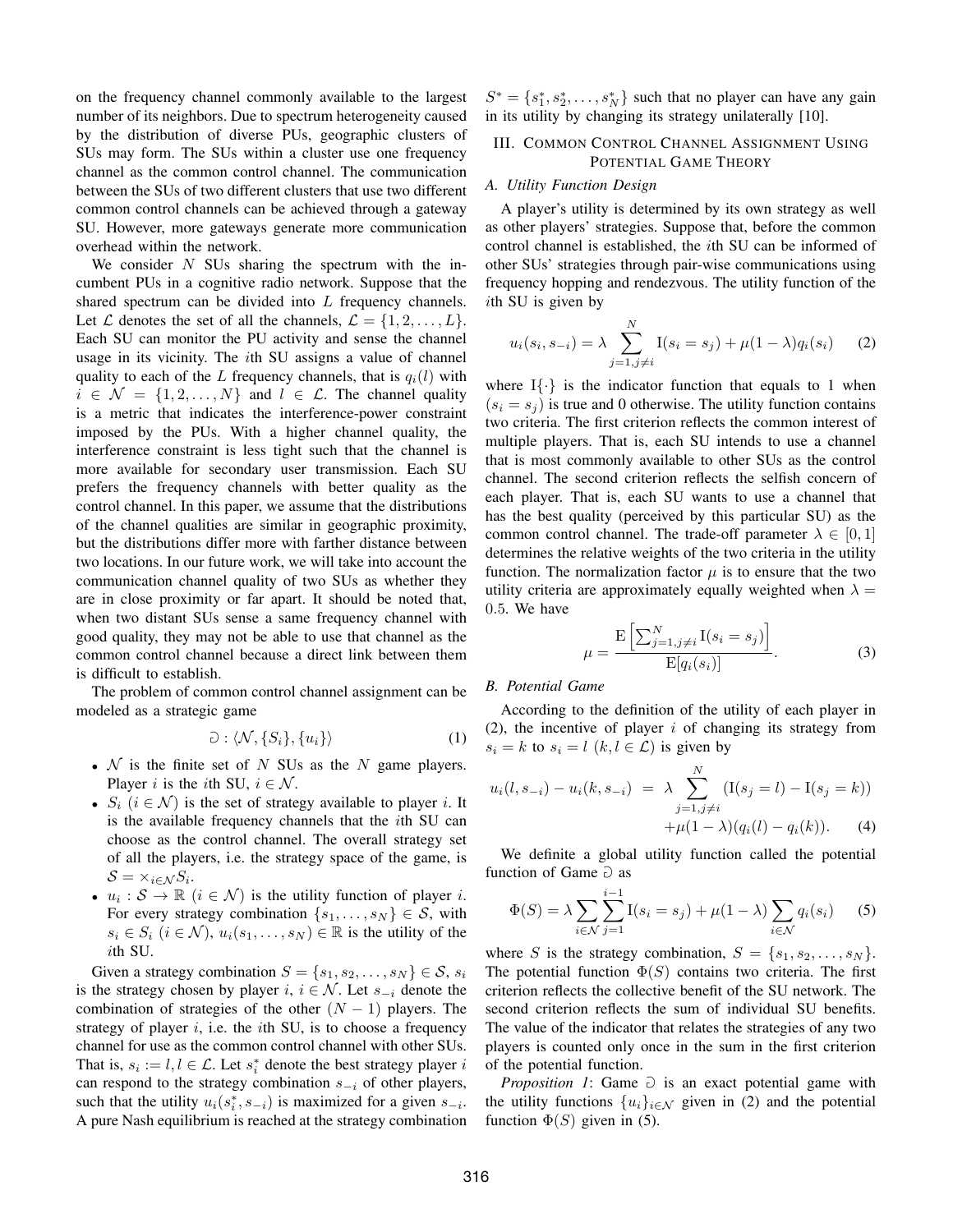*Proof*: Define a matrix  $\mathbf{A} \in \mathbb{R}^{N \times N}$  as the indicator matrix. If the indicator  $I(s_i = s_j) = 1$  for  $i, j \in \mathcal{N}$  and  $j < i$ , the element  $A_{ij} = 1$ . Otherwise the element of **A** is zero. Matrix A is a lower triangle matrix. Overall, the potential function of Game  $\supset$  can be written as

$$
\Phi(S) = \lambda \mathbf{1}^T \mathbf{A} \mathbf{1} + \mu (1 - \lambda) \sum_{i \in \mathcal{N}} q_i(s_i)
$$
 (6)

where 1 is a length- $N$  vector with all ones. When the strategy of player i is changed from  $s_i = k$  to  $s_i = l$   $(k, l \in \mathcal{L})$ , the ith row and the ith column of  $A$  change. The accumulated change in the *i*th row is  $\sum_{j=1}^{i-1} (I(l = s_j) - I(k = s_j))$ , and the accumulated change in the *i*th colum is  $\sum_{m=i+1}^{N} (I(s_m$  $l$ )−I(s<sub>m</sub> = k)). Therefore, the change in the potential function is given by

$$
\Phi(l, s_{-i}) - \Phi(k, s_{-i})
$$
\n
$$
= \lambda \left( \sum_{j=1}^{i-1} (I(l = s_j) - I(k = s_j)) + \sum_{m=i+1}^{N} (I(s_m = l) - I(s_m = k))) + \mu(1 - \lambda)(q_i(l) - q_i(k)) \right)
$$
\n
$$
= \lambda \sum_{\substack{j=1, j \neq i \\ j+1, j \neq i}} (I(s_j = l) - I(s_j = k))
$$
\n
$$
+ \mu(1 - \lambda)(q_i(l) - q_i(k)). \tag{7}
$$

We have

$$
\Phi(l, s_{-i}) - \Phi(k, s_{-i}) = u_i(l, s_{-i}) - u_i(k, s_{-i}).
$$
 (8)

Therefore, Game  $\supset$  is an exact potential game.

Since the incentives of all the players are mapped onto the change of the potential function, each player individually adjusting its strategy will cause a change in its utility and in the global potential function with the same amount. Each player sequentially updates its strategy to maximize its utility, i.e. given  $s_{-i}$  the *i*th SU chooses a  $s_i$  that maximizes  $u_i(s_i, s_{-i})$ . The potential function will eventually reach a local maximum. At this moment, the potential game stops at a pure Nash equilibrium. In fact, every finite ordinal potential game possesses a pure-strategy equilibrium [11].

## IV. SIMULATED ANNEALING AND APPROXIMATION TO THE GLOBAL OPTIMUM

There may be multiple Nash equilibria for potential Game  $\partial$ . When each SU sequentially updates its strategy  $s_i$  given  $s_{-i}, i \in \mathcal{N}$ , such that the utility function  $u_i(s_i, s_{-i})$  is maximized, these  $N$  SUs may reach at a stable state (a Nash equilibrium) and the potential function  $\Phi(S)$  is at a local optimum but not the global optimum. Since the search space is discrete, that is, the strategy sets  $\{S_i\}_{i\in\mathcal{N}}$  are discrete, in order to locate a good approximation to the global optimum of the potential function  $\Phi(S)$ , simulated annealing (SA) can be used as an efficient scheme for game updating [12], [13].

The SA algorithm evolves a discrete-time inhomogenous Markov chain  $x(n)$ . The state  $x(n) = \{s_1, \ldots, s_N\}$  is the strategy combination of the  $N$  SUs at discrete-time  $n$ . For the

ith SU, the strategy  $s_i$  can be staying at the current frequency channel or changing to one of the other  $(L - 1)$  frequency channels. In order to simulate the heat (randomness), we assume that the ith SU can randomly change its current strategy to using one of the other  $(L - 1)$  frequency channels with equal probability  $q_{s_i,s_i'} = 1/(L-1)$ , where  $s_i' = l$ ,  $l \in \mathcal{L} - \{s_i\}$ . Each of the N SUs updates its strategy sequentially according to the following rules.

• If  $u_i(s'_i, s_{-i}) \ge u_i(s_i, s_{-i})$ , then  $x(n + 1) = \{s'_i, s_{-i}\}.$ • If  $u_i(s_i', s_{-i}) < u_i(s_i, s_{-i})$ , then  $x(n+1) = \{s'_i, s_{-i}\}\$  with probability

$$
\rho = \exp \left\{ \frac{u_i(s'_i, s_{-i}) - u_i(s_i, s_{-i})}{T(n)} \right\}
$$

$$
= \exp \left\{ \frac{\Phi(s'_i, s_{-i}) - \Phi(s_i, s_{-i})}{T(n)} \right\}
$$

$$
x(n + 1) = x(n) = \{s_i, s_{-i}\}
$$
 otherwise.

Therefore, the transition probability is given by

$$
P[x(n+1) = \{s'_i, s_{-i}\}|x(n) = \{s_i, s_{-i}\}]
$$
  
= 
$$
\frac{1}{L-1} \exp \left\{ \frac{\min(0, \Phi(s'_i, s_{-i}) - \Phi(s_i, s_{-i}))}{T(n)} \right\}
$$
(9)

where  $T(n)$  is called the temperature at time n. The temperature  $T(n) > 0$  and it gradually decreases during the updating process. The time-series  $\{T(n)\}\$ is called a cooling schedule. It is almost random to choose the next strategy when  $T$  is large, whereas a better choice with a larger  $\Phi$  is more likely to be made as  $T$  goes to zero.

The allowance of moves that generate a smaller  $\Phi$  leads to a decrease in the potential function. Nevertheless, such "irregular" moves can potentially help the updating process of the SU strategies escape from the local maxima.

#### V. ASYNCHRONOUS UPDATE AND ITS CONVERGENCE

As the *i*th SU receives the strategies of the other SUs,  $s_{-i}$ , through high-overhead pair-wise communications, it revises its strategy that maximizes its own utility. This is called the best response dynamic of the strategy updates. The SUs can update their strategies in a sequential round robin fashion or at random. Without a centralized synchronization mechanism or a round robin chain, it is likely that the SUs update their strategies asynchronously. Suppose that the SUs are myopic players such that each one only cares about its current utility. An improvement path of player  $i$  is a path of strategies taken by myopic player  $i$ , such that at every time instant  $k$  of the update process,  $u_i(s_i^{(k)}, s_{-i}^{(k-1)}) > u_i(s_i^{(k-1)}, s_{-i}^{(k-1)})$ . A finite potential game has improvement paths of finite length [11].

For potential Game  $\Game$ , the best response takes an improved path toward a Nash equilibrium. In fact, the best response dynamic is equivalent to a local search on the potential function of a potential game. In any finite potential game, sequential updates with best response dynamic always converge to a Nash equilibrium [14]. For asynchronous updates, the following proposition can be proved along the line with Monderer and Shapley's work [11].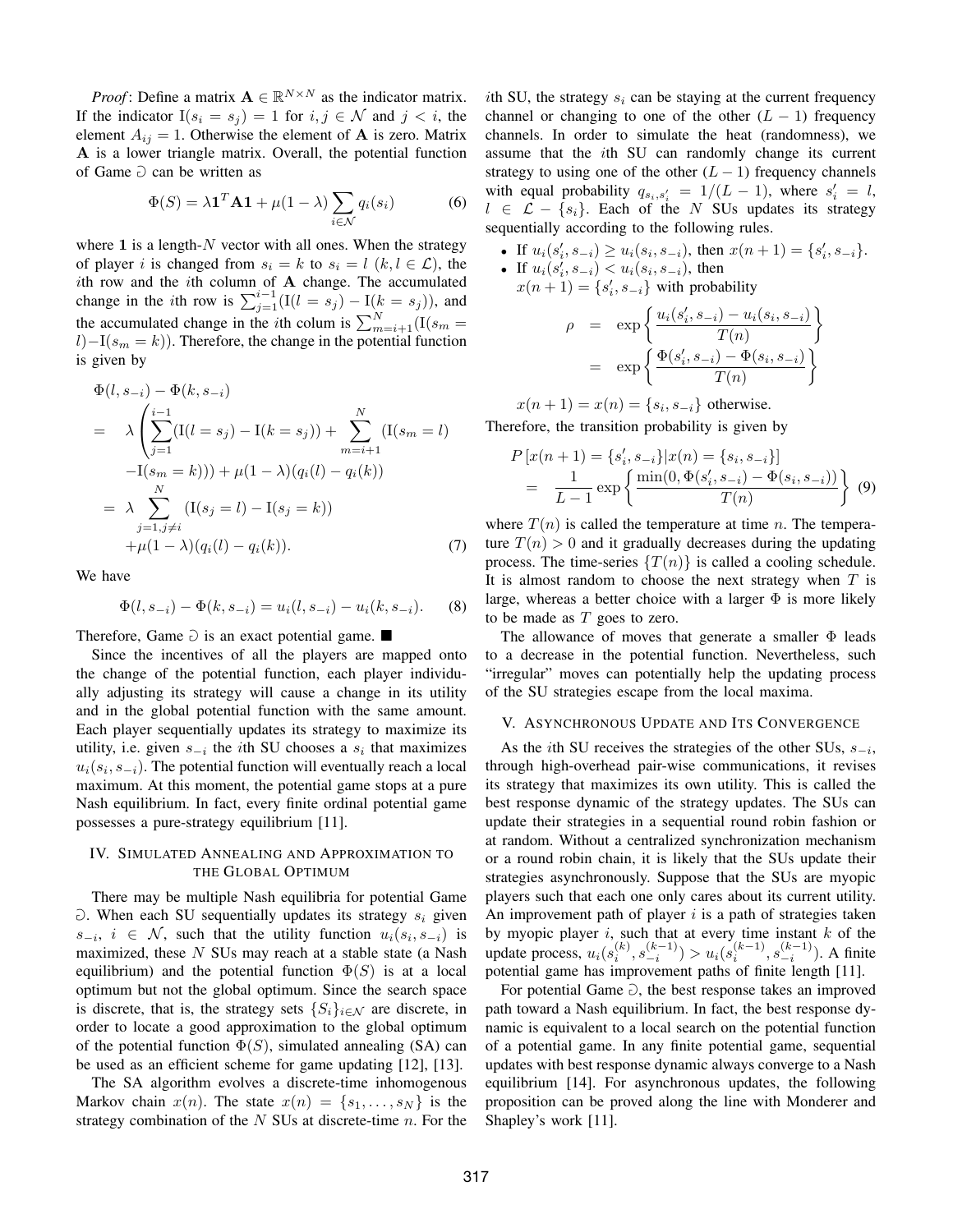

Fig. 1. Game playing with strategy updates using sequential best response and using sequential best response with simulated annealing.  $N = 8$  SUs and  $L = 8$  available frequency channels.

*Proposition 2*: For finite potential Game  $\partial$ , the asynchronous updates using the best response dynamic converge to a Nash equilibrium almost surely<sup>1</sup> in finite time and every maximal improvement path terminates on an equilibrium point.

In terms of convergence time, when the best response of each player can be found in polynomial time, Fabrikant *et al*. showed that finding a pure Nash equilibrium in a potential game is Polynomial Local Search (PLS)-complete [15]. In our game of common control channel assignment, each updating SU has only  $L$  choices of strategies that correspond to the  $L$ frequency channels that can be used as the control channel. Each SU picks up one channel out of these  $L$  channels that maximizes its current utility given by (2). Therefore, the convergence to a Nash equilibrium is fairly quick.

Using the scheme of simulated annealing, we add randomness to the update process of the SU strategies. The process is "heated" up before "cooling" down, such that there is a better chance for the potential function to escape a local optimum and converge to the global optimum. The cooling schedule with respect to the heat that is applied should be regulated such that the process will eventually "freeze", i.e. converge. The convergence of the update process with best response dynamic and simulated annealing, if it indeed converges, is destined to be slower than the update process with just best response dynamic.

For our potential Game  $\supset$  of common control channel assignment, let  $S^* \in \mathcal{S}$  denote the optimal strategy combination that maximizes the potential function  $\Phi(S^*)$ . Since each SU can remain at its current strategy or change its strategy by changing its current control channel to any of the other  $(L - 1)$  frequency channels, for any two arbitrary strategy combinations there always exists a path starting with one

<sup>1</sup>If only one player can revise its strategy at a time and the same player is chosen to revise its strategy again and again, the group will never converge to a Nash equilibrium.



Fig. 2. Game playing with strategy updates using sequential best response and using sequential best response with simulated annealing.  $N = 16$  SUs and  $L = 16$  available frequency channels.

and ending at the other one, regardless of using sequential updates or asynchronous updates. The following proposition on the convergence of Game  $\supset$  with simulated annealing can be derived from the convergence theory proved by Hajek [16].

*Proposition 3*: If a strategy combination  $S' \in S$  has a path to the optimal strategy combination  $S^* \in \mathcal{S}$ , d is defined as the depth such that the smallest value of the potential Φ along the path is  $\Phi(S') - d$ . For every strategy combination  $S \in \mathcal{S}$  that has a path to  $S^*$ ,  $d^*$  denotes the maximum depth. The updating process of Game  $\Game$  with simulated annealing converges if and only if

$$
\lim_{n \to \infty} T(n) = 0 \quad \text{and} \quad \sum_{n=0}^{\infty} e^{-d^*/T(n)} = \infty. \tag{10}
$$

The convergence is in probability such that

$$
\lim_{n \to \infty} \Pr[x(n) = S^*] = 1 \tag{11}
$$

where the state  $x(n)$  is the strategy combination of the N SUs at discrete-time n. The depth  $d$  can be regarded as a measure of "heat disturbance" that can cause  $x(n)$  to escape from a local maximum of the potential function and eventually become the optimal state  $S^*$ .

Given Proposition 3, a cooling schedule can be designed as

$$
T(n) = \frac{\beta}{\log(n)}\tag{12}
$$

where  $\beta$  is a positive constant and the convergence is guaranteed if and only if  $\beta \geq d^*$ .

## VI. NUMERICAL RESULTS

We present simulation results of the proposed gametheoretic approach to common control channel assignment in a cognitive radio network. The channel quality perceived by the SU is assumed to be a random variable uniformly distributed in [0, 1], i.e.  $q_i(l) \sim U[0, 1]$ . The utility function of each SU is formulated according to (2), and the normalization factor  $\mu$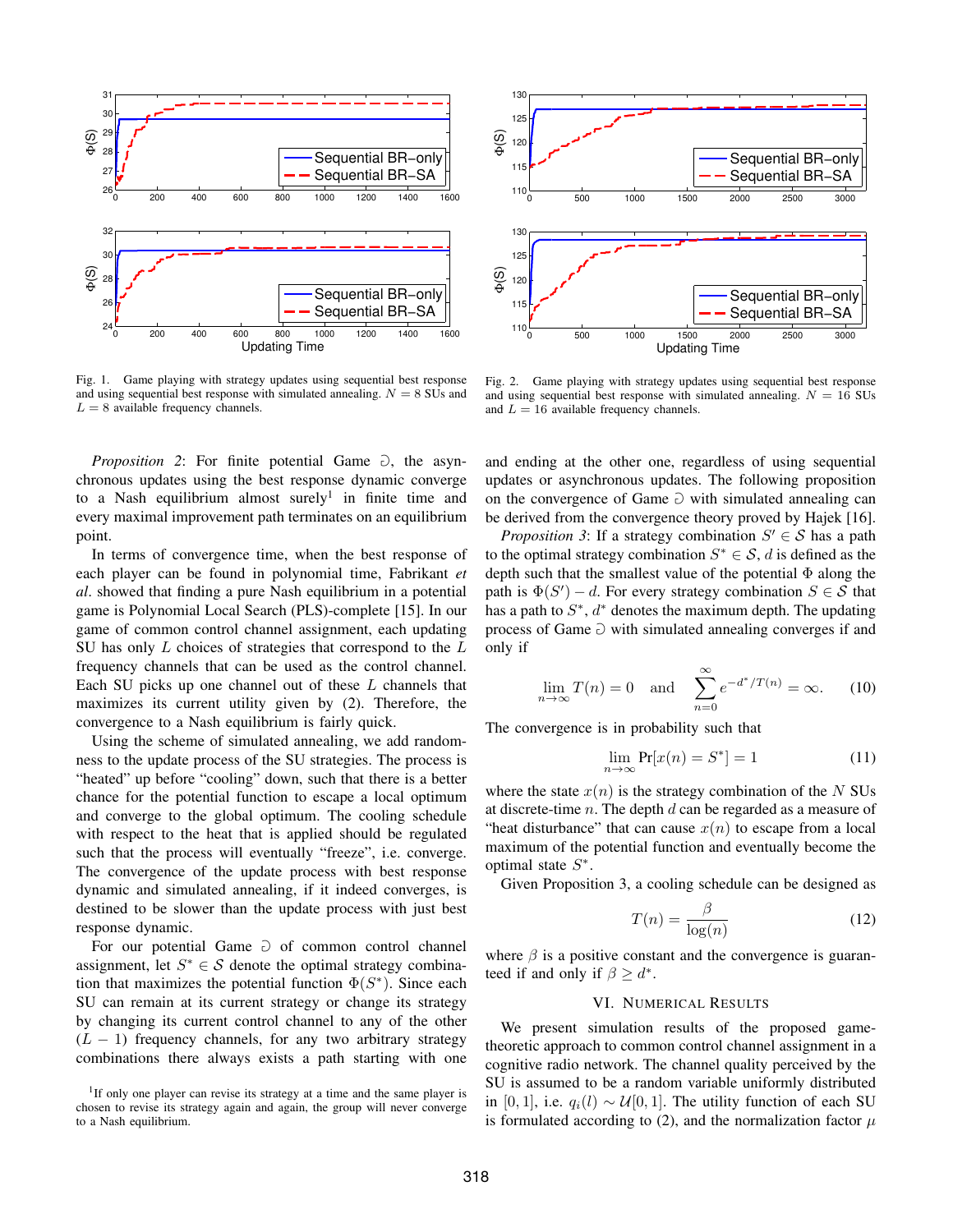

Fig. 3. Number of common control channels at convergence with the first cooling schedule.

5 Sequential BR−only Number of Common Control Channels Number of Common Control Channels 4.5 Sequential BR−SA Asynchronous BR−only 4 Asynchronous BR−SA 3.5 3 2.5  $\overline{2}$ 1.5  $0.1$ 0.1 0.2 0.3 0.4 0.5 0.6 0.7 0.8 0.9 1 λ

Fig. 4. Number of common control channels at convergence with the second cooling schedule.

is selected according to (3) such that the two utility criteria have similar effects on the utility when  $\lambda = 0.5$ .

For potential Game  $\partial$ , each SU is a myopic player that updates its strategy only to maximize its current utility. When the sequential updating process is adopted, each SU updates its strategy in one time unit in a round robin fashion. The update schemes are based on the best response dynamic or the best response dynamic with simulated annealing. With the scheme of simulated annealing, the strategies of the  $N$  SUs define a state of strategy combination that can be transferred to another state with a transition probability given by (9). Two cooling schedules are used for the updating process. For the first cooling schedule, the temperature is given by

$$
T(n) = \max(\beta - \rho n, \beta_0), \quad n = 1, 2, ... \tag{13}
$$

where  $\beta = 0.5$ ,  $\beta_0 = 0.00001$ , and the temperature decreases linearly with time at a slope  $\rho = 0.006$ . As time goes by, the temperature approaches 0 and flats out at approximately 0. For the second cooling schedule, the temperature is given by

$$
T(n) = \frac{\beta}{\log(n+1)}, \quad n = 1, 2, \dots
$$
 (14)

where  $\beta = 0.5$ . The temperature decreases following the inverse of logarithm of time as in (12).

Fig. 1 and Fig. 2 show the evolution of the potential function  $\Phi(S)$  as the SUs update their strategies sequentially. Fig. 1 shows the game of common control channel assignment with  $N = 8$  SUs in the network and  $L = 8$  available frequency channels. Fig. 2 shows the game with  $N = 16$  SUs and  $L = 16$  channels. The data are of individual simulation runs. In the top sub-figures, the updating processes with simulated annealing (SA) use the first cooling schedule. In the bottom sub-figures, the updating processes with SA use the second cooling schedule. It is revealed that the best response (BR) dynamic with SA has a longer convergence time than the BRonly dynamic. Nevertheless, when it converges, the BR-SA scheme has a better chance to reach the global maximum of the potential function whereas the BR-only scheme can be stuck at an inferior local maximum. For the SA schemes, the temperature  $T(n)$  starts with a large value which makes the strategy update almost random. With the decrease of  $T(n)$ , the transition becomes concentrated onto the "correct direction".

Fig. 3 and Fig. 4 show, at convergence of the updating process, the number of common control channels used in the SU network (when  $N = 8$ ) versus the trade-off parameter  $\lambda$  in the utility function. When  $\lambda$  is small, the incentive to use a common channel is weak. Therefore, Game  $\supset$  reaches a Nash equilibrium where almost every SU chooses a different frequency channel as the control channel. The chosen channel has the best quality perceived by each individual SU. When  $\lambda$  is large, the incentive to use a common channel is strong such that Game  $\Game$  reaches a Nash equilibrium where almost all the SU choose the same channel as their common control channel. Fig. 5 and Fig. 6 show the potential function  $\Phi(S)$  at convergence versus the parameter  $\lambda$ . The figures reveal that, when  $\lambda \approx 0.5$  the two criterion of the utility are equally important, the scheme using SA arrives at a better solution with fewer common control channels and a larger potential function. In the simulation, both sequential and asynchronous updates are used. When the asynchronous updates are used, the updating events occur according to a Poisson distribution with an average rate of 8 updating time units ( $\sim \text{Pois}(8)$ ). The updating process of one SU is independent to the updating process of any other SU. The asynchronous updates are shown to have the same strategy results as the sequential updates.

Fig. 7 illustrates the relationship between the common benefit (the first part) and the individual benefit (the second part) in the potential function as in (5). The solid-line represents the case where there are  $N = 8$  SUs and  $L = 8$  available frequency channels. The dashed-line represents the case where there are  $N = 16$  SUs and  $L = 16$  available frequency channels. The sequential BR-only dynamic is used as the updating scheme. With a varying parameter  $\lambda$ , the trade-off between these two benefits is clearly shown.